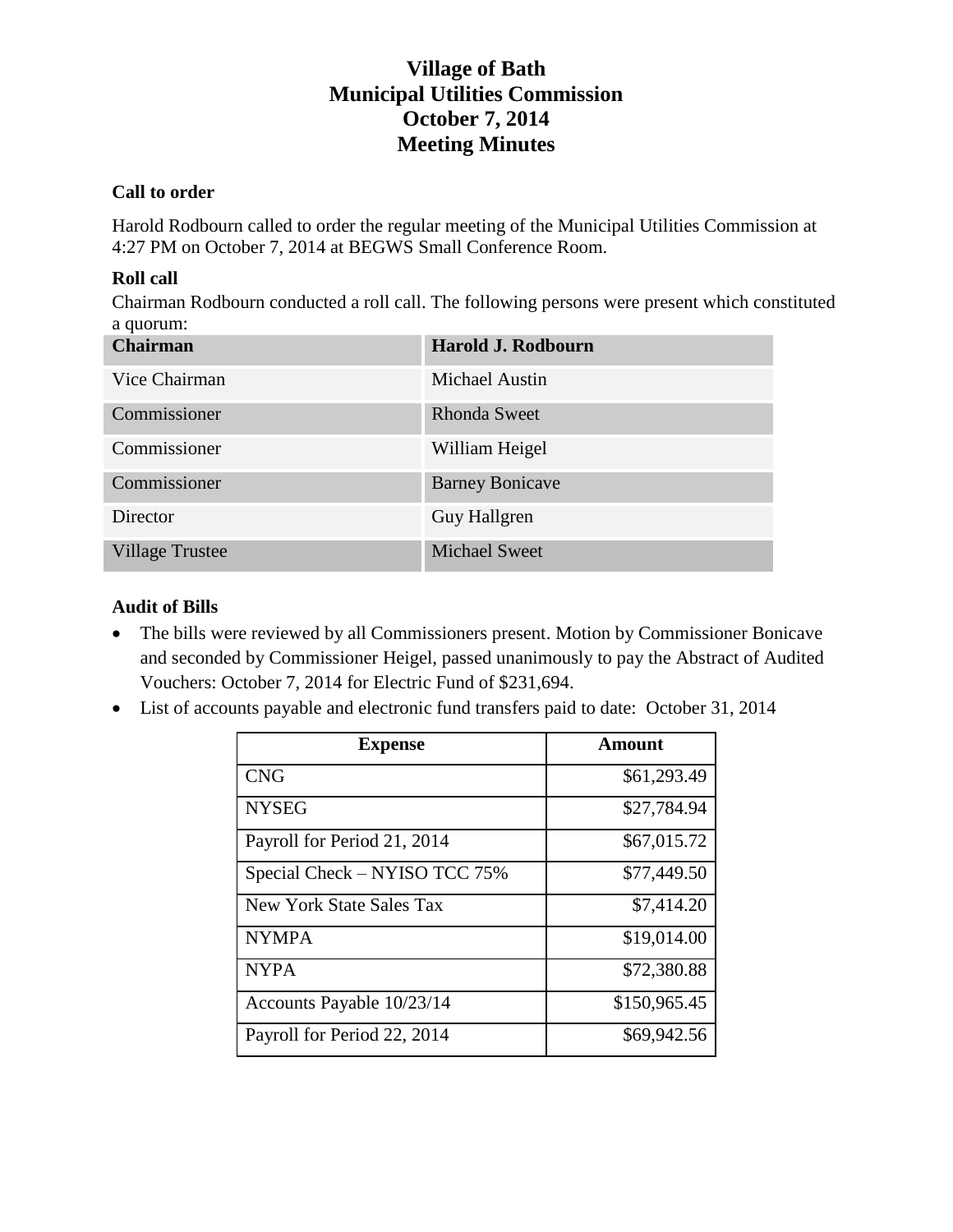### **Approval of minutes from last meeting**

Motion by Commissioner Bonicave and seconded by Commissioner Sweet to accept as read for September 2014. Passed unanimously.

## **Supervisors Report - Accounting/Commercial Office/Meter Reading**

- The Bonadio Group was at BEGWS on September  $8<sup>th</sup>$  through September 12<sup>th</sup>, to complete the onsite portion of the annual audit. Some of the areas that the auditors reviewed were accounts payable, utility billing, general ledgers, payroll and bank reconciliations. One journal entry was suggested by Bonadio and completed by BEGWS. The journal entry was to record the receipt of a fiscal year 2014 expenditure of \$355,017.91 to Construction Work in Progress. The receipt of the expenditure had not been completed because BEGWS Accounting Staff was unaware of the existence of the invoice.
- Updated the 2014-2015 projected to budget variance report
- BEGWS accounting staff provided Frank Radigan of the Hudson River Energy Group with information pertaining to our electric rate case.
- BEGWS accounting staff began the annual reconciliation of gas cost for the period ending 8/31, as required by the NYS PSC.
- During the month of September \$355,017.91 was spent on the Electric Upgrade Project, for distribution construction.
- One QRS cases of customer complaint was filed and resolved with the NYS PSC during the month of September against BEGWS.
- Month to date 7,136 meters have been read out of a possible 8,277. This is an 86.2% reading rate so far this month, with 729 meters still scheduled to be read. Percentage of meters not read by department are: Electric 9.1%, Gas 17.8%, & Water 19.4%. The primary reason for not getting a read is no coverage when a Meter Reader is off and a lack of access to the meter is another major factor.
- Currently we have 872 electric meters being read by radio. This is about 20% of our electric meter population. We currently have 223 e-bill customers and 237 direct withdrawal customers.

Jim Housworth – Accounting Supervisor

## **Supervisors Report – Line Department**

- Repaired 10 Street lights and 2 Security lights
- Made ready, ROW trimmed and converted E William Street, McMaster St, and South Fowler to 12KV.
- Started 12KV make ready work for the next section which will be cut over on October 8.
- Responded to outages at 10 Birch Street, 7162 Cty Rt 13, East Washington St. Ext., Manor Village, 59 Rumsey St and a large outage at E Washington St.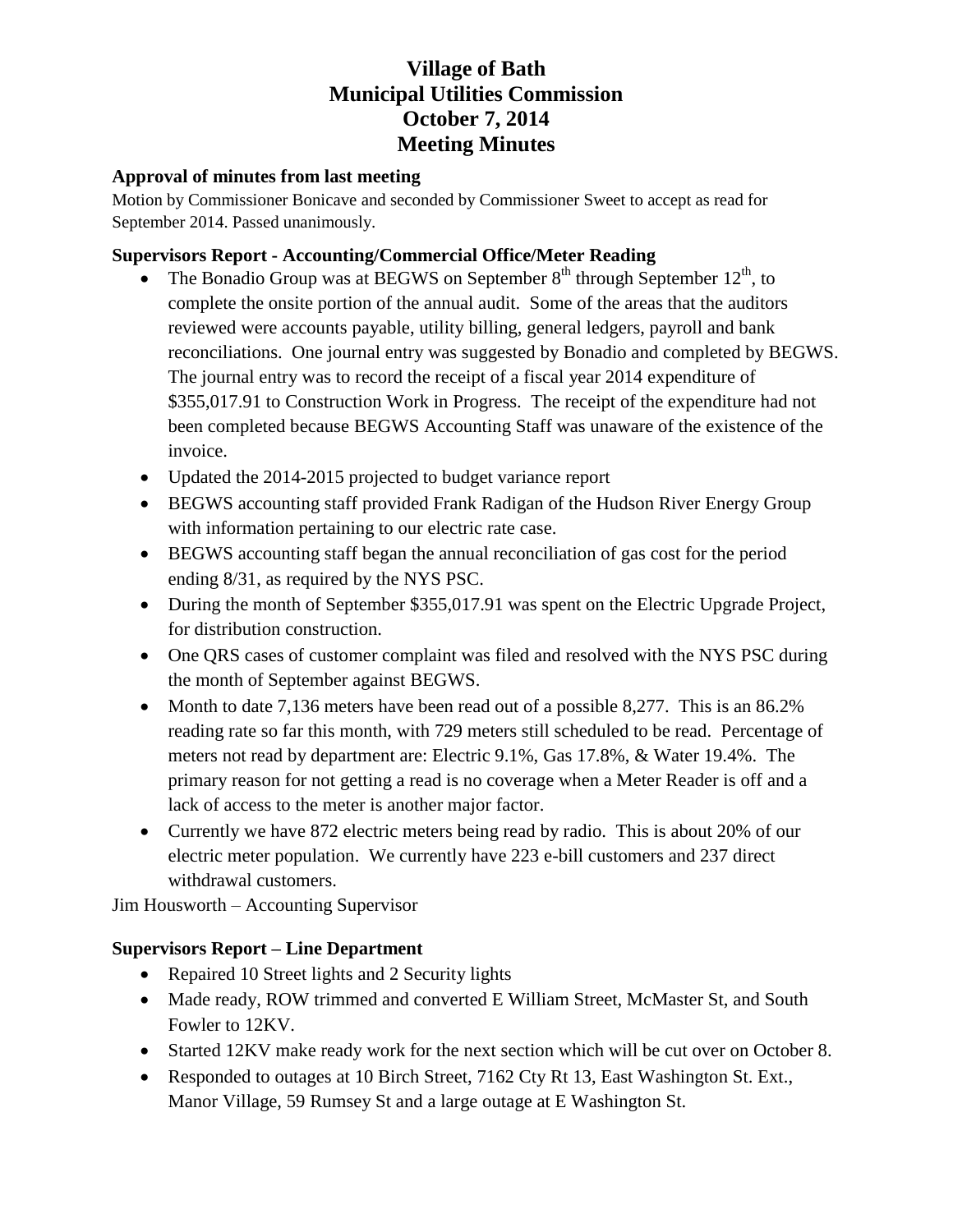- Connected new services at the new SPCA, a new house on Eagle Valley Rd. and 116 Robie St.
- Hung banners on Washington and Liberty St. for the wine glass marathon along with several other banners in the park.
- Replaced a wire that burned down and a bad transformer at the Heigal residence on Haverling St.
- Bryce Davis Attended Apprentice School 9/23-9/26 topics included rubbering and pole top rescue from hooks.
- Evan Green began work as a new line worker apprentice

Mark Hawk – Line Department

## **Supervisors Report - Service Department**

- Investigated 8 gas odor complaints, and 1 Carbon Monoxide Complaint.
- Continuing gas leak survey.
- Rebuilt Gas services @ 7 locations to remove large tin case meters. *Vice Chairman Austin asked if BEGWS was on track to replace all tin meters. Director Hallgren stated he believed all tin meters were changed out. In checking with the Service Department supervisor, there are approximately 70 meters remaining to be changed. They are currently changing these meters at very high rate and expect to have them all changed by years end.*
- Rebuilt Gas Service @ 10 Shannon St. to provide safer and easier access for the Meter Readers.
- Did general cleanup along fences and parking lots, including mowing and weed trimming with the help of UGLM Dept. and Electric Dept.
- Relined Gas Service @ 28 Shannon due to leak on service (Serv. Dept, and UGLM)
- Repaired mainline valve on Wilson Ave. (leaking @ broken grease fitting)

 Rebuilt and realigned several Gas Services due to settling relieving stress to meter sets Steve Larson – Service Department

## **Supervisors Report - UGLM Department**

- Repaired water main leak on Geneva St near cemetary. Vacuumed manholes on Rumsey St after manholes were re-installed
- Replaced 3 valve box top halfs on East William St
- Replaced 2 curb box halfs on Wilson Ave
- Replaced 1 valve box top half on Wilson Ave
- Replaced water service main to curb on 107 Gansevoort St

## Gas:

- Continuing with replacing LP Main from E. Steuben to East William St.
- Replaced old service with new 1" CTS main to house at 28 Shannon St.
- Installed new HP service at 72 Cameron St (SPCA)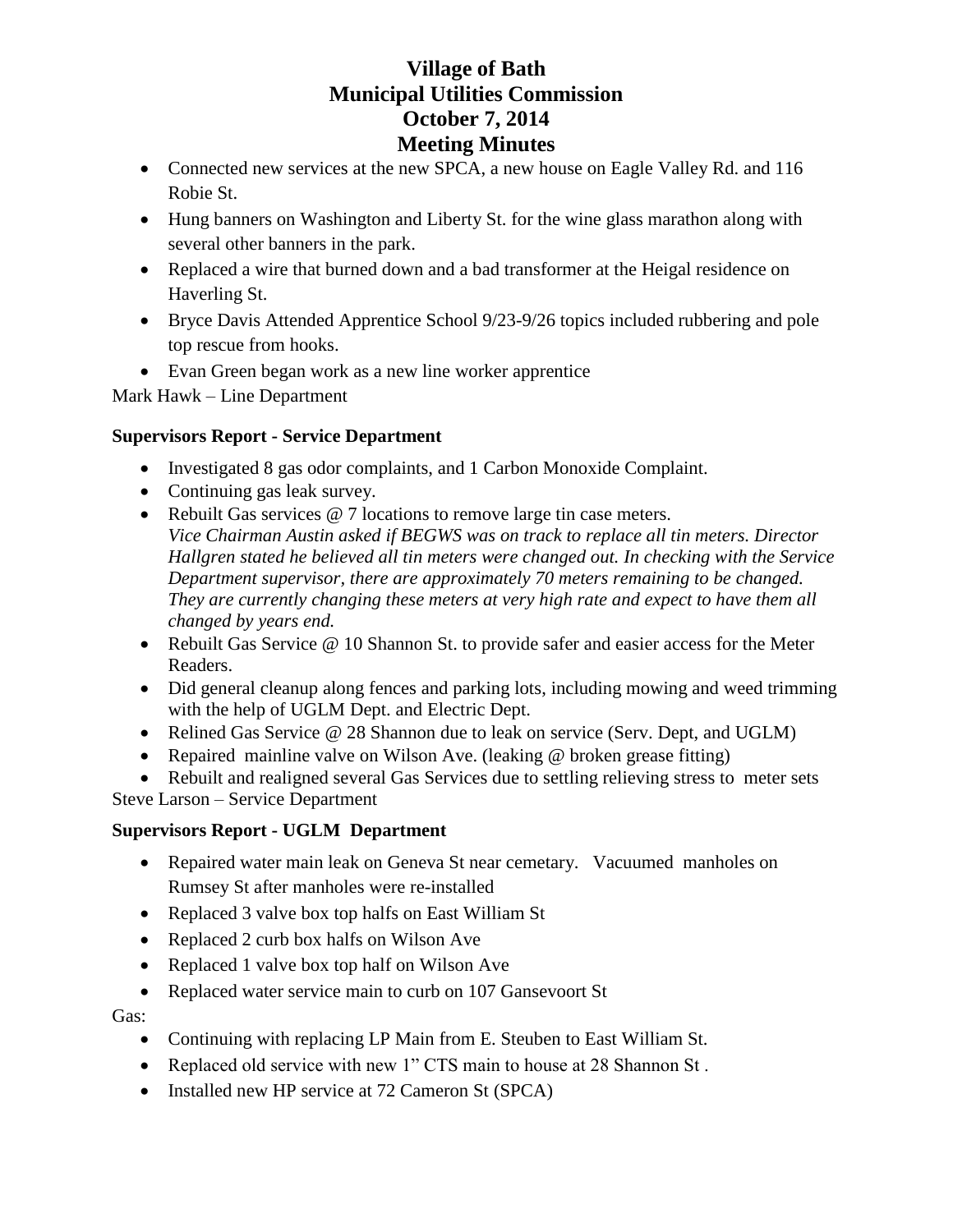• Have done many Dig Safely Requests

Dan Borhman – Supervisor UGLM Department

## **Supervisors Report - Waste Water Treatment Plant**

- Daily lab test & regular maintenance
- Drained primary tank cleaned and refilled put back on line
- Pulled man hole covers around the village to locate floating material entering the plant.
- Made a visit to the Bath VA and upon inquiry determined the VA was adding enzymes to their waste stream to clean their system. We believe that this is the source of contamination at the WWTP. The VA was told this is fouling the WWTP. Since then the fouling has been substantially reduced.
- Since the fouling source has been cleaned up the primary, secondary and final tanks were cleaned. The plant has not experienced any additional fouling.
- $\bullet$  9/29/14 JAMKO inspected the outfall pipe to meet the requirements of the DEC for piping crossing levees.

Royce Hoad – Supervisor Waste Water Treatment Plant

#### **CNG Dispute**

BEGWS and CNG have reached agreement for the recovery of overbilled monies to BEGWS. This agreement has been approved by the NYS PSC. BEGWS will work with CNG to execute the terms of the agreement.

#### **Village Pilot**

The village pilot will increase due to the energizing of the new Fairview Substation and voltage conversion in the Village of Bath. The expected increase will be about \$62,000 per year. This cost will be recovered through rates.

## **LAUF Recovery**

Director Hallgren will be meeting with the PSC on October  $16<sup>th</sup>$  in Albany to request recovery of LAUF gas revenues as a result of erroneous meter reads at the Murray Ave. station.

## **New Phone System**

BEGWS has installed a new phone system to modernize and increase communication capabilities. The primary driver for the phone system is to add the capability for recording all natural gas odor calls which is being mandated by the PSC. In addition voicemail capability will allow customers greater access to BEGWS personnel.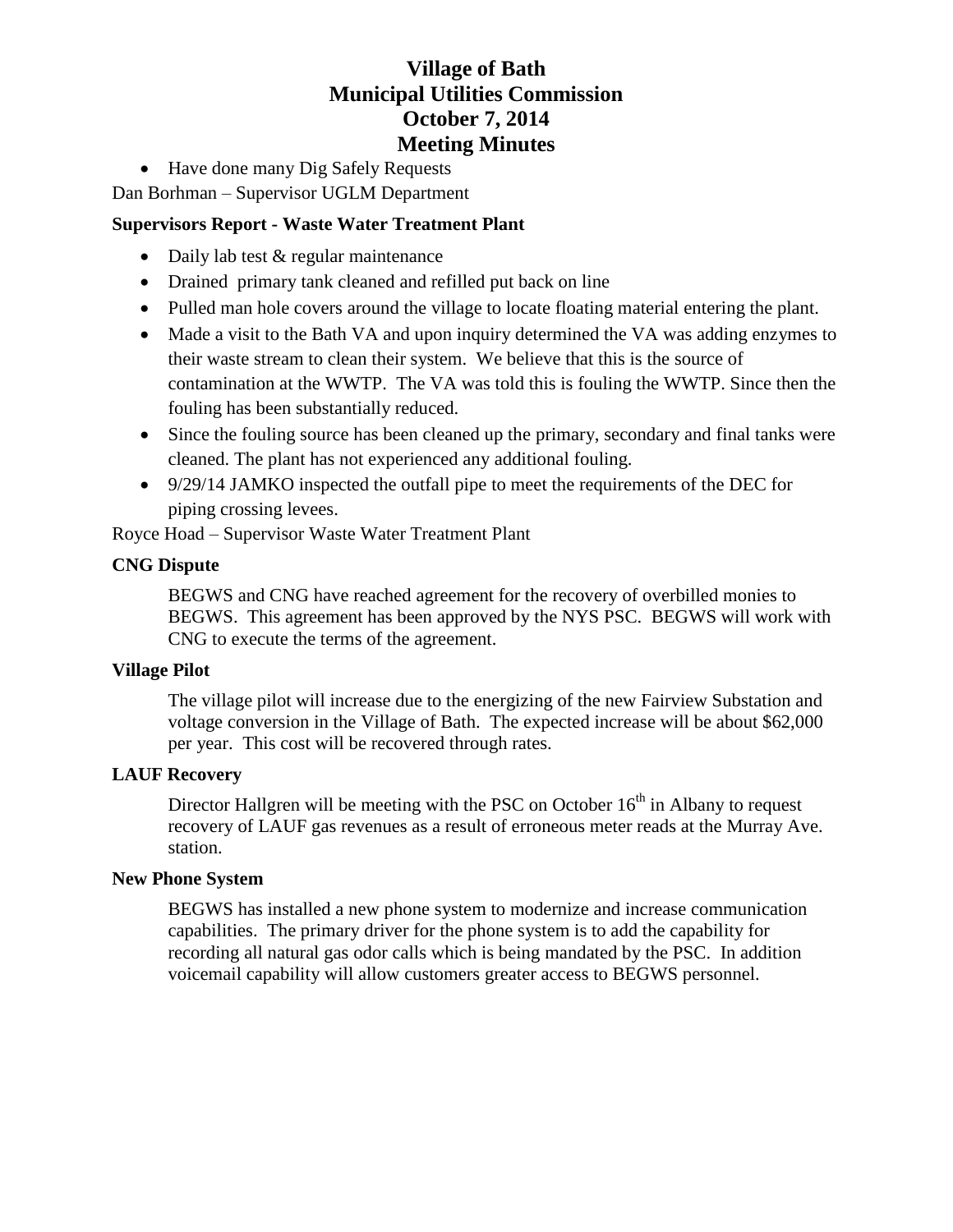# **Municipal Utility Commission**

October 7, 2014 Meeting Minutes

#### **Accounting**

#### **Electric Rates**

The NYS PSC has approved a rate increase to recover the costs of the electric upgrade project in the amount of \$300,000 per year.

Budgets continue to be under expended to date

#### **Construction Services**

#### **Electric Department**

Electric Line Personnel – Evan Green from Bath, NY has begun his career as an apprentice line worker at BEGWS.

Conversion Work – We will be shutting power off for the next 12 kV cutover on October 8 at 6:15 am. The duration should be no more than 2 hrs. The streets effected are South Campbell, Campbell St. between Steuben and East Washington, and East Steuben St. between McMaster St. and Halsey St.

Substation Equipment Offer – BEGWS has received an unsolicited offer of \$48500 for the remaining substation transformers at Fairview and Wilson Subs. *Motion by Vice Chairman Austin to approve sale of substation equipment in the amount of \$48,500, seconded by Commissioner Sweet. All approved.* 

High Mast Lighting System Maintenance – The Village has asked BEGWS to replace and make operational, the high mast lighting system around Route 86 at the exit 38. This work is to be completed by October 15.

#### **Service Department**

Remote Dispatch Capability – A plan is being worked on to create remote dispatch capability. This plan would remove the 3<sup>rd</sup> shift at the service desk and provide service via smart phone and transfer capability as well as remote SCADA capability. The reason for this is to move as many people to the field as possible and still provide 24/7 access for the customers. Village of Hamilton Agreement – BEGWS and the Village of Hamilton on working on an agreement to provide SCADA and dispatching support for their new natural gas system.

#### **UGLM Department**

Liberty Street Gas Main Replacement – All gas main is replaced to William Street. Service tie ins will began the week of September 29. Once this is completed then repaving will finish the project on the east side of Liberty Street. Work will commence on the West side of Liberty St. as long as the weather permits.

*Concerns were raised about the impending shutdown of the blacktop plants.* 

Gas Reliability Plans – BEGWS will petition the PSC for rate recovery in order to replace 2000' of gas main per year in the Village of Bath.

#### **WWTP Department**

#### WWTP Upgrade Project

Presentation to NYS State Assemblyman Phil Palmesano – Director Hallgren provided a presentation in transforming its waste water treatment plant to a resource recovery hub. The assemblyman committed to knocking on some doors in Albany to ascertain the desire to push for Distributive Generation projects.